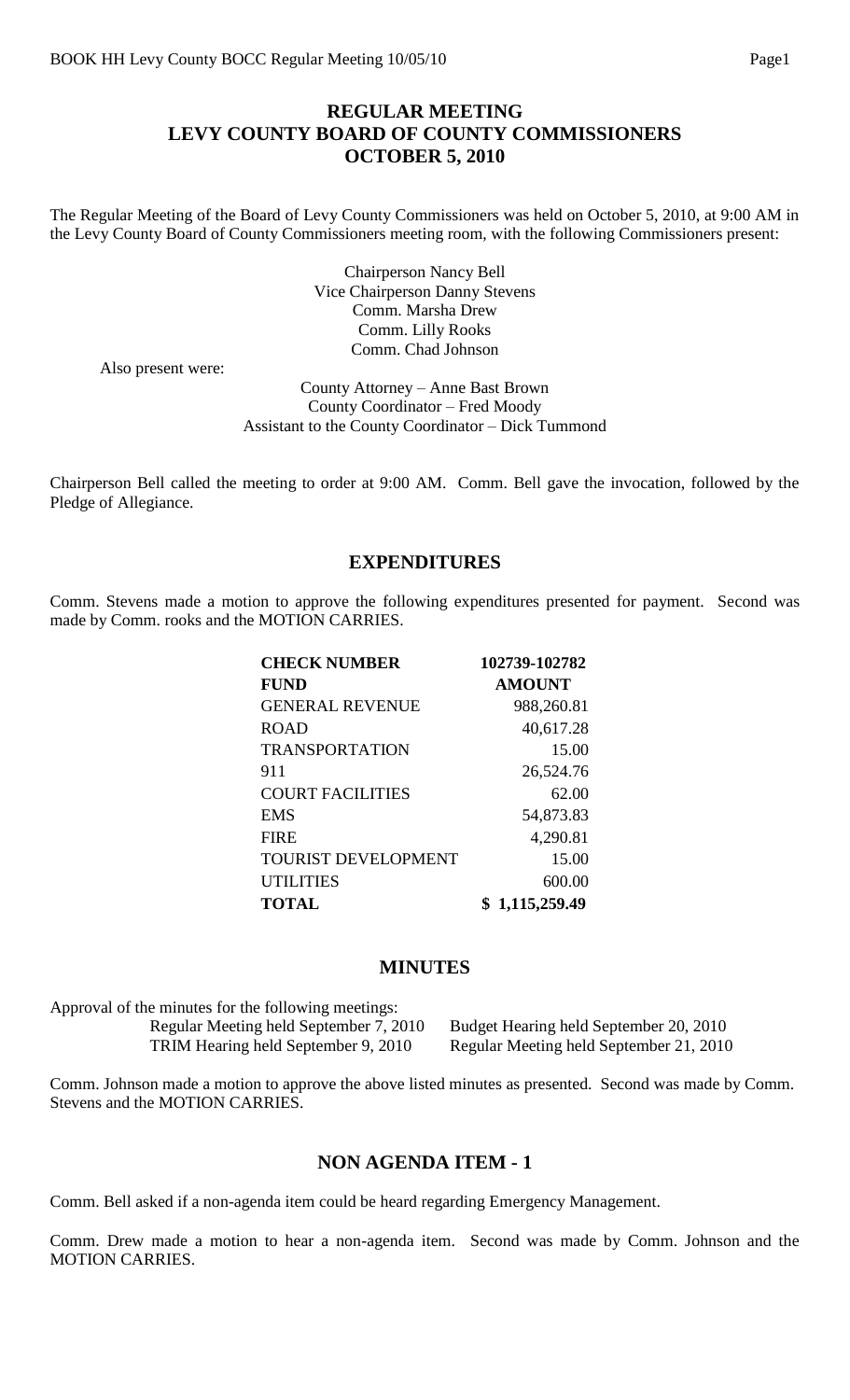Mark Johnson introduced Jim Britts, State Division Emergency Management Coordinator, Region 3 and thanked him for his work as Mr. Britts is retiring. Mr. Johnson presented a plaque to Mr. Britts in recognition of his service.

# **ZONING**

Rob Corbitt, Director

A. Petition No. Ha.Va. 8-10, Hardship Variance.

Atty. Brown swore in members of the audience wishing to speak for or against the Hardship Variance or the Preliminary Plats.

Comm. Bell asked if any of the Board members had ex-parte communication with either of the petitioners. <sup>1</sup> Comm. Johnson stated he had spoken with Mr. Crane regarding Petition No. PP 4-10 (Item B.).

Mr. Corbitt presented Petition No. Ha. Va. 8-10, Hardship Variance for Board approval.

Comm. Bell asked if there was anyone to speak for or against.

Angie Medieros stated the petition is to move her parents onto her property she owns with her husband. She also explained the severity of the health of her parents as this is the reason to move them here from up north. Comm. Drew made a motion to approve Petition No. Ha.Va. 8-10, Hardship Variance as presented. Second was made by Comm. Johnson and the MOTION CARRIES.

B. Petition No. PP 4-10, Preliminary Plat of "Crane Acres."

Mr. Corbitt presented Petition No. PP 4-10, Preliminary Plat of "Crane Acres" for Board approval.

Comm. Bell asked if there was anyone to speak for or against. There were none.

Comm. Stevens made a motion to approve Petition No. PP 4-10, Preliminary Plat of "Crane Acres" as presented. Second was made by Comm. Rooks and the MOTION CARRIES.

C. Petition No. FP 6-10, Final Plat of "Vaughn's Acres."

Mr. Corbitt presented Petition No. FP 6-10, Final Plat of "Vaughn's Acres" for Board approval.

Comm. Bell asked if there was anyone to speak for or against. There were none.

Comm. Stevens made a motion to approve Petition No. FP 6-10, Final Plat of "Vaughn's Acres" as presented. Second was made by Comm. Drew and the MOITON CARRIES.

## **PUBLIC HEARING**

Bruce Greenlee, Road Department Administrative Superintendent

A. Adopt Resolution 2010-47 approving the Petition to Vacate, Abandon, and Close a Portion of SE 137<sup>th</sup> Terrace.

Mr. Greenlee requested approval of the Board to adopt Resolution 2010-47, Petition to vacate, abandon, and close a portion of SE 137th Terrace as petitioned by Alan and Carol Ward.

Comm. Bell asked if anyone wanted to speak for or against.

Alan Ward, one of the petitioners, spoke to the Board and requested their approval of the Resolution.

Comm. Rooks made a motion to adopt Resolution 2010-47 as presented. Second was made by Comm. Drew and the MOTION CARRIES.

# **CITY OF CHIEFLAND**

A. Request approval of Fire Protection Services Agreement for Fiscal Year 2010-2011 between the County and the City of Chiefland for Fire District 6 (Fowler's Bluff) and 7 (Chiefland).

Norm Fugate Attorney for the City of Chiefland requested approval from the Board of the Fire Protection Services Agreement for Fiscal Year 2010-2011 between the County and the City of Chiefland for Fire District 6 (Fowler's Bluff) and 7 (Chiefland).

 $\overline{a}$ 

<sup>1.</sup> Ex-Parte Communication Comm. Johnson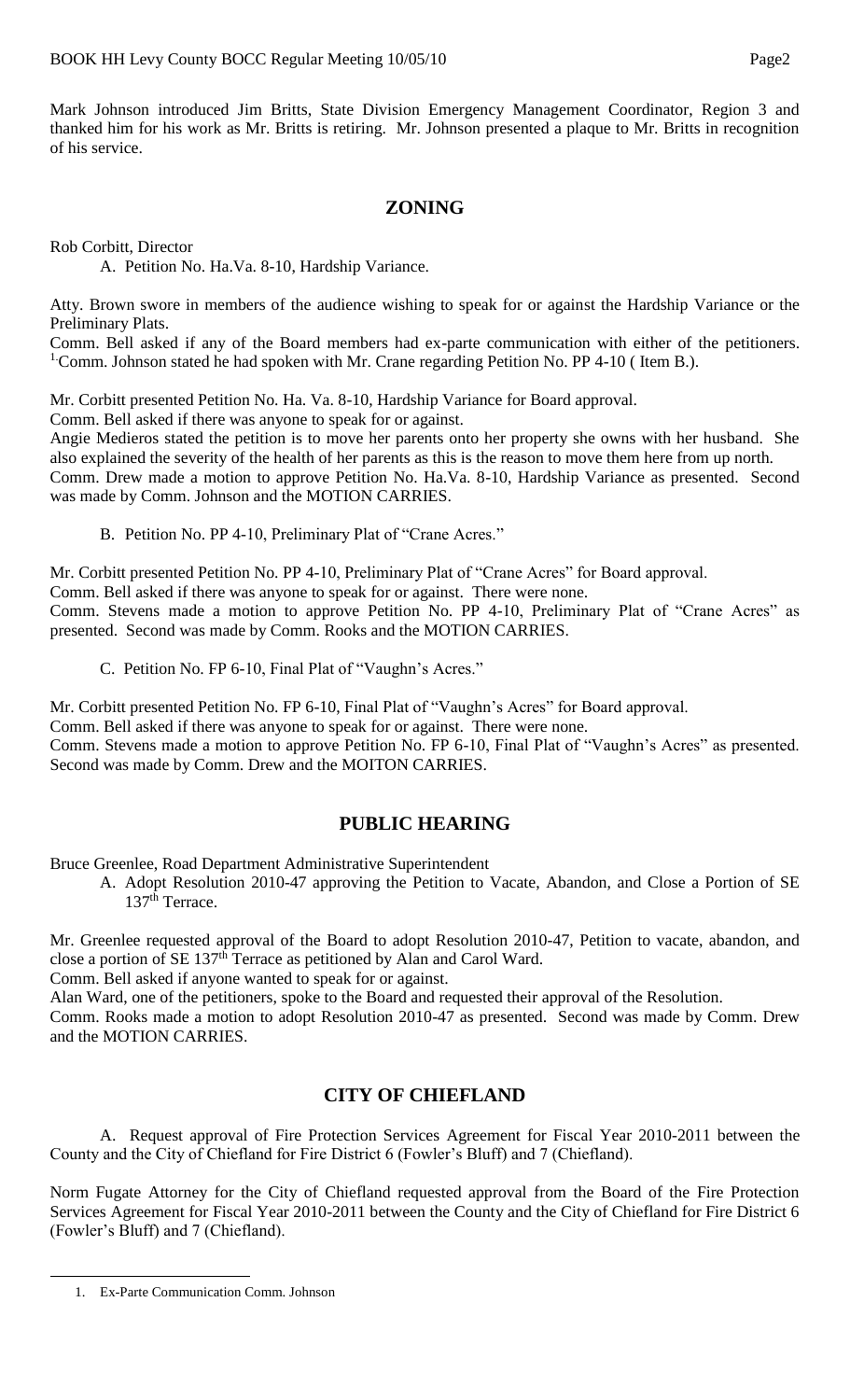Those speaking in favor of the Fire Protection Services Agreement were: Chiefland Vice-Mayor, Teresa Barron Gene Stockman Chiefland Fire Chief, James Harris

Those speaking against the Fire Protection Services Agreement and in favor of the Fowler's Bluff Fire Department functioning without the aid of the Chiefland Fire Department were: Fowler's Bluff Fire Department President, Robert Mount Fowler's Bluff Fire Department Vice-President, Craig Miller

After discussion, Comm. Drew made a motion to accept the Fire Protection Services Agreement as presented. Second was made by Comm. Johnson and the votes were as follows:

| <b>Yes</b> | No            |
|------------|---------------|
| Comm. Drew | Comm. Stevens |
|            | Comm. Rooks   |
|            | Comm. Bell    |
|            | Comm. Johnson |

The MOTION FAILS.

Comm. Rooks made a motion to leave Chiefland with District 7. Second was made by Comm. Johnson and the MOTION CARRIES.

The meeting recessed at 11:26 P.M. The meeting reconvened at 11:40 P.M.

## **LEVY COUNTY SHERIFF'S DEPARTMENT**

Lt. Scott Finnen

A. Ratification of the application originally submitted and approval of the acceptance of the award documents sent by DOJ, regarding a Federal Grant award of \$100,000.

Lt. Finnen requested ratification of the application originally submitted and approval of the acceptance of the award documents sent by DOJ, regarding a Federal Grant award of \$100,000.

Comm. Rooks made a motion to approve the ratification of the application originally submitted and approval of the acceptance of the award documents as presented. Second was made by Comm. Johnson and the MOTION CARRIES.

## **PUBLIC COMMENTS**

Mrs. Daldine speaks about barking dogs in her neighborhood. She asked if anything had been done and why current laws are not enforced. Mrs. Daldine also provided a handwritten timeline she had documented of the times the dogs were barking to the Commissioners.

Mr. Tummond spoke to the Commissioners and stated Animal Control and the Sheriff's Department had both responded.

## **WILLIAMS COMMUNICATION**

A.J. Smith, Williams Communication

A. Maintenance Agreement for radios and related equipment.

Mr. Tummond spoke to the Board regarding a maintenance agreement for the 330, 800 MHz radios and related equipment as previously discussed at the September 7<sup>th</sup> Board meeting. After negotiations with Williams Communication, Mr. Tummond stated the rate per radio is \$125 for yearly maintenance. For a one-time call for repairs, the rate would be \$50 per radio. Mr. Tummond stated the rate for all radios and dispatch equipment would be \$54,273.60.

Comm. Stevens made a motion to approve the maintenance agreement amount of \$54,273.60 with Williams Communication and to move forward with the contract. Second was made by Comm. Drew and the MOTION CARRIES.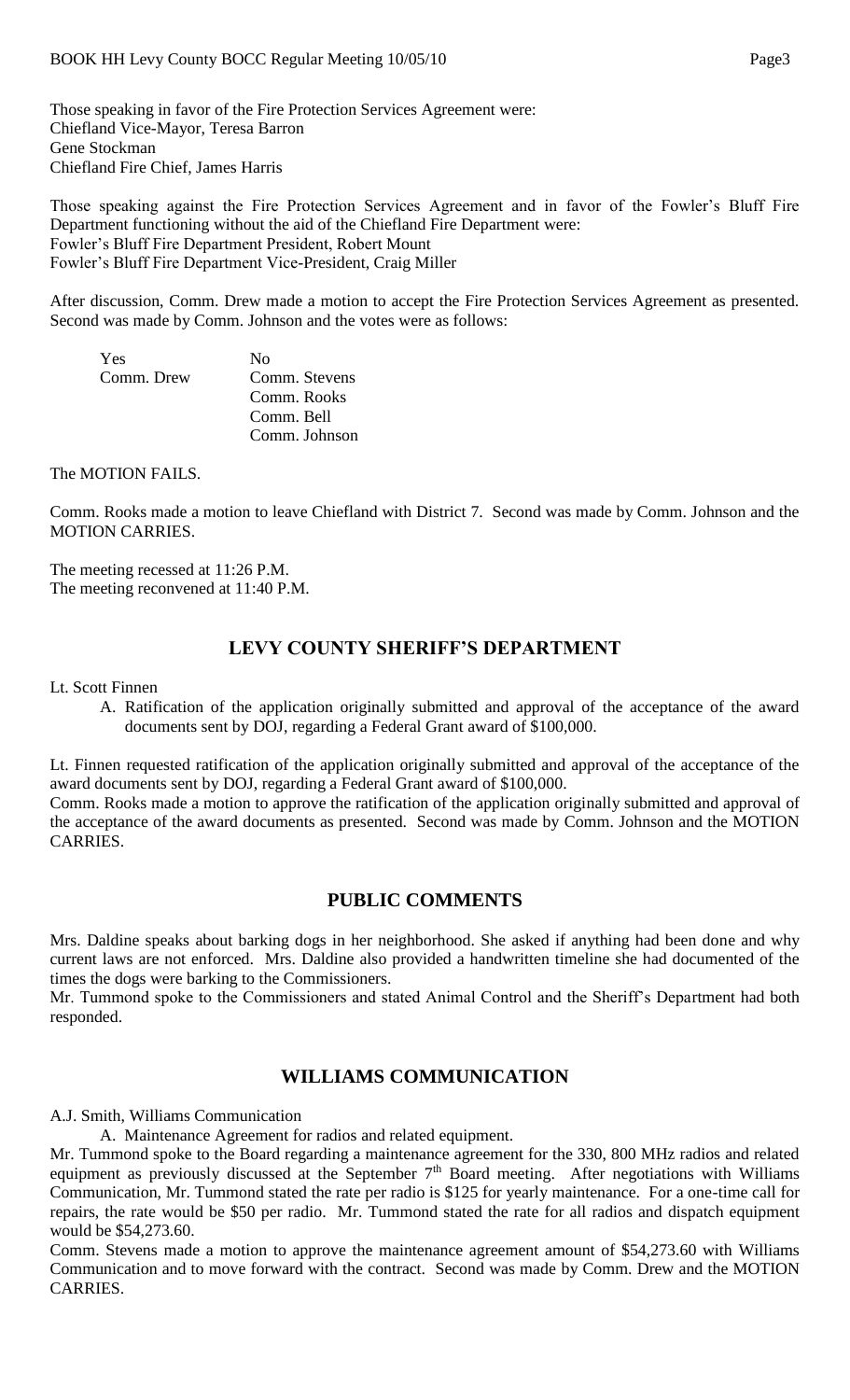# **DEPARTMENT REPORTS**

# **COUNTY COORDINATOR**

Fred Moody, County Coordinator

A. Levy County Fiscal Year 2011-2012 Assessment Program Proposal by Government Services Group and Nabors, Giblin & Nickerson, P.A. – TABLED -

## **ASSISTANT TO THE COUNTY COORDINATOR**

Dick Tummond, Assistant to the County Coordinator

A. Request to reject current bids for Manatee Utilities Chlorine Monitoring and re-bid the project.

Mr. Tummond requested the Board reject the current bids for Manatee Utilities Chlorine Monitoring and re-bid the project.

Comm. Johnson made a motion to reject the current bids for Manatee Utilities Chlorine Monitoring and re-bid the project. Second was made by Comm. Drew and the MOTION CARRIES.

B. Request to award bids for University Oaks Utility Electrical Upgrade.

Mr. Tummond presented the two bids received for the University Oaks utility electrical upgrade and they are as follows:

| $C$ & H Electric      | \$24,478 |
|-----------------------|----------|
| Robert Shipp Electric | \$33,000 |

Mr. Tummond stated it is his recommendation to enter into a contract with  $C \& H$  Electric. Comm. Drew made a motion to accept the bid from C & H Electric in the amount of \$24,478 as presented. Second was made by Comm. Stevens and the MOTION CARRIES.

### **PLANNING**

Shenley Neely, Director

A. Renewal Service Agreement with Withlacoochee Regional Planning Council for Planning and Zoning Services for Fiscal Year 2010-2011.

Ms. Neely requested approval from the Board for renewal of the Service Agreement with Withlacoochee Regional Planning Council for Planning and Zoning Services for Fiscal Year 2010-2011. Comm. Stevens made a motion to approve renewal of the Service Agreement with Withlacoochee Regional Planning Council as presented. Second was made by Comm. Drew and the MOTION CARRIES.

### **SOLID WASTE**

Benny Jerrels, Director

A. Request Board approval to renew the annual Withlacoochee Regional Planning Council contract.

Ms. Neely requested on behalf of Mr. Jerrels approval from the Board to renew the Annual Withlacoochee Regional Planning Council Contract. She stated this contract is renewed annually for verification of hazardous waste management practices.

Comm. Drew made a motion to approve the renewal of the Annual Withlacoochee Regional Planning Contract as presented. Second was made by Comm. Stevens and the MOTION CARRIES.

## **ATTORNEY'S REPORT**

Anne Bast Brown, County Attorney

A. Discussion and director on proposed settlement in class action suit, The County of Monroe, Florida v. Priceline.com, Inc. et al.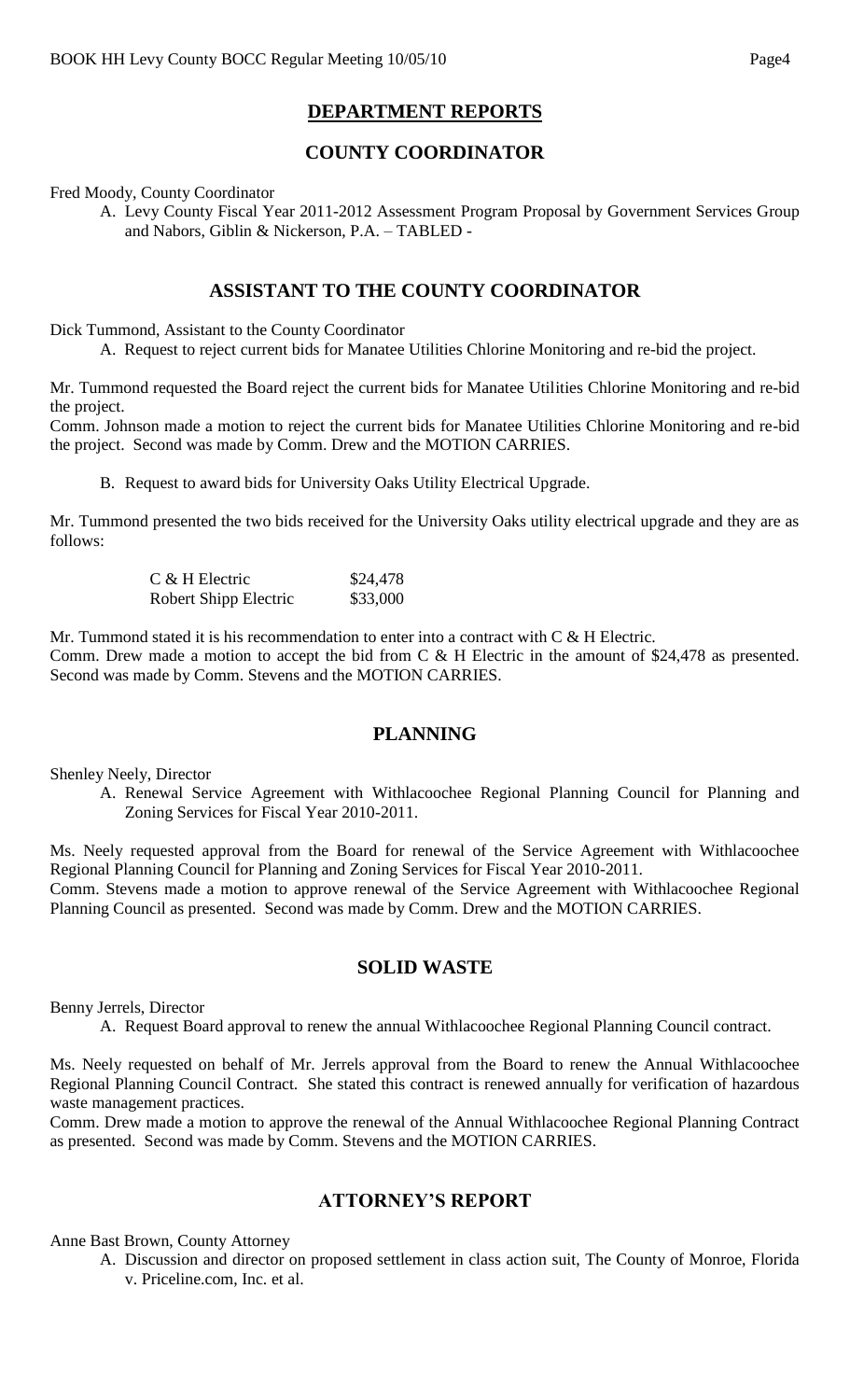Atty. Brown asked for direction from the Board regarding the class action suit, The County of Monroe, Florida v. Priceline.com, Inc. et al. She stated the proposed settlement would mean Levy County would receive about \$250. Atty. Brown then gave details of the terms of the settlement to the Board members. The board decided by consensus to stay in the suit.

B. Request approval and authorization for Chair to sign Short Form Consent Order with Department of Environmental Protection for settlement of proposed civil penalties.

Atty. Brown requested approval and authorization from the Board for the Chair to sign Short Form Consent Order with Department of Environmental Protection for settlement of proposed civil penalties. Atty. Brown stated DEP had made an inspection at the Landfill and issued a warning letter listing proposed violations and penalties in the amount of \$66,100. Staff from the Landfill then had a meeting with DEP and the alleged violations and penalties were reduced to two violations for the amount of \$4,000 and \$250 in costs. After discussion, Comm. Rooks made a motion to pay \$500 for the improper slope penalty, but to re-negotiate

## **COMMISSIONER'S REPORTS**

the remaining \$3,500 penalty. Second was made by Comm. Stevens and the MOTION CARRIES.

Comm. Johnson gave follow up information on the Levy County Beast Feast. Comm. Rooks stated the Clam Association would donate and come to the Beast Feast to cook the clams. The Board members will serve.

Comm. Bell presented a letter requesting a letter of support for Florida's Pure Water Wilderness application for a Rural Regional Development Grant to the Governor's office of Tourism, Trade and Economic Development. Comm. Stevens made a motion to submit a letter of support as requested. Second was made by Comm. Drew and the MOTION CARRIES.

# **NON-AGENDA ITEM - 2**

Comm. Rooks made motion to hear non-agenda item. Second was made by Comm. Stevens and the MOTION CARRIES.

Comm. Rooks asked Pat O'Neal and George Sresovich to come to the podium and Mr. O'Neal presented for Board approval a Proclamation to designate October, 2010 as the Helen Denham Month. He explained the Helen Denham was a paddle-wheel steamer recently found in the #4 Channel at Cedar Key. Work is being done to bring it up to the surface. This steamer was used to ferry cypress and lumber on the Suwannee River. Mr. O'Neal then read the Proclamation into record.

Comm. Rooks made a motion to approve the Proclamation as presented. Second was made by Comm. Johnson and the MOTION CARRIES.

Comm. Rooks introduced Lindon Lindsey and Toni Collins from the Levy County Historical Society. On behalf of the Levy County Historical Society, Toni Collins made a contribution to the fund designated for the excavation of the Helen Denham in recognition of the entities trying to preserve a piece of Florida History.

### **NON-AGENDA ITEM - 3**

Comm. Johnson made a motion to hear a non-agenda item. Second was made by Comm. Stevens and the MOTION CARRIES.

Comm. Johnson asked Pat O'Neal to bring the Board up to date on the progress of the Chiefland Hospital. Mr. O'Neal stated Levy County would need to send a letter drafted by Atty. Brown to the State to ask for reallocation of funds and to send to Chiefland so they can send the appropriate attachments with it. Discussion followed as to whether the College could be included in the request for re-allocation of funds.

Comm. Johnson made a motion to have Atty. Brown draft a letter asking for re-allocation of funds as requested for the Hospital as well as for the College. Second was made by Comm. Drew and the MOTION CARRIES.

Comm. Rooks announced there will be a "meet and greet" with Rod Smith at the Dogan Cobb Municipal Building Friday starting at 8:30 A.M.